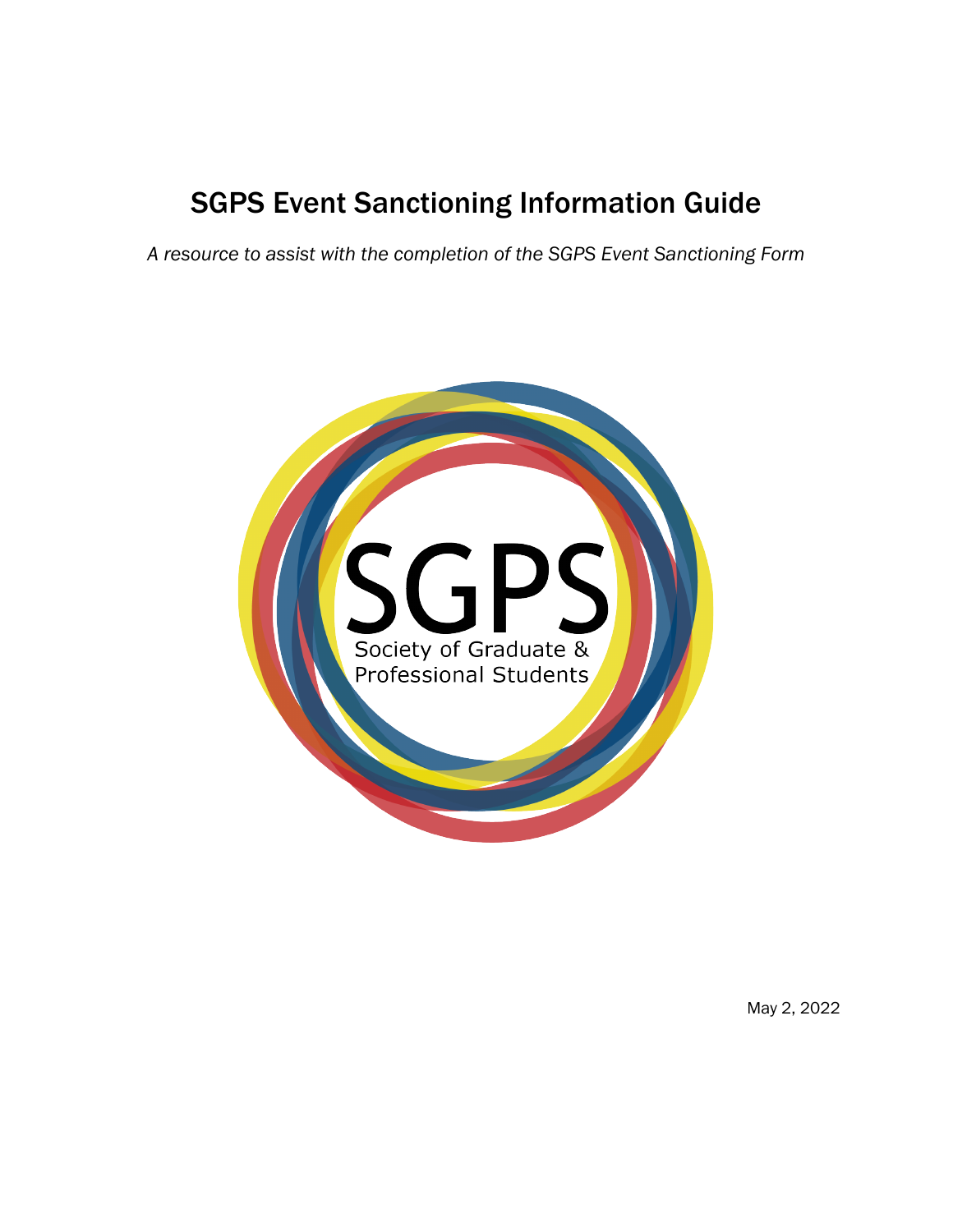## **Table of Contents**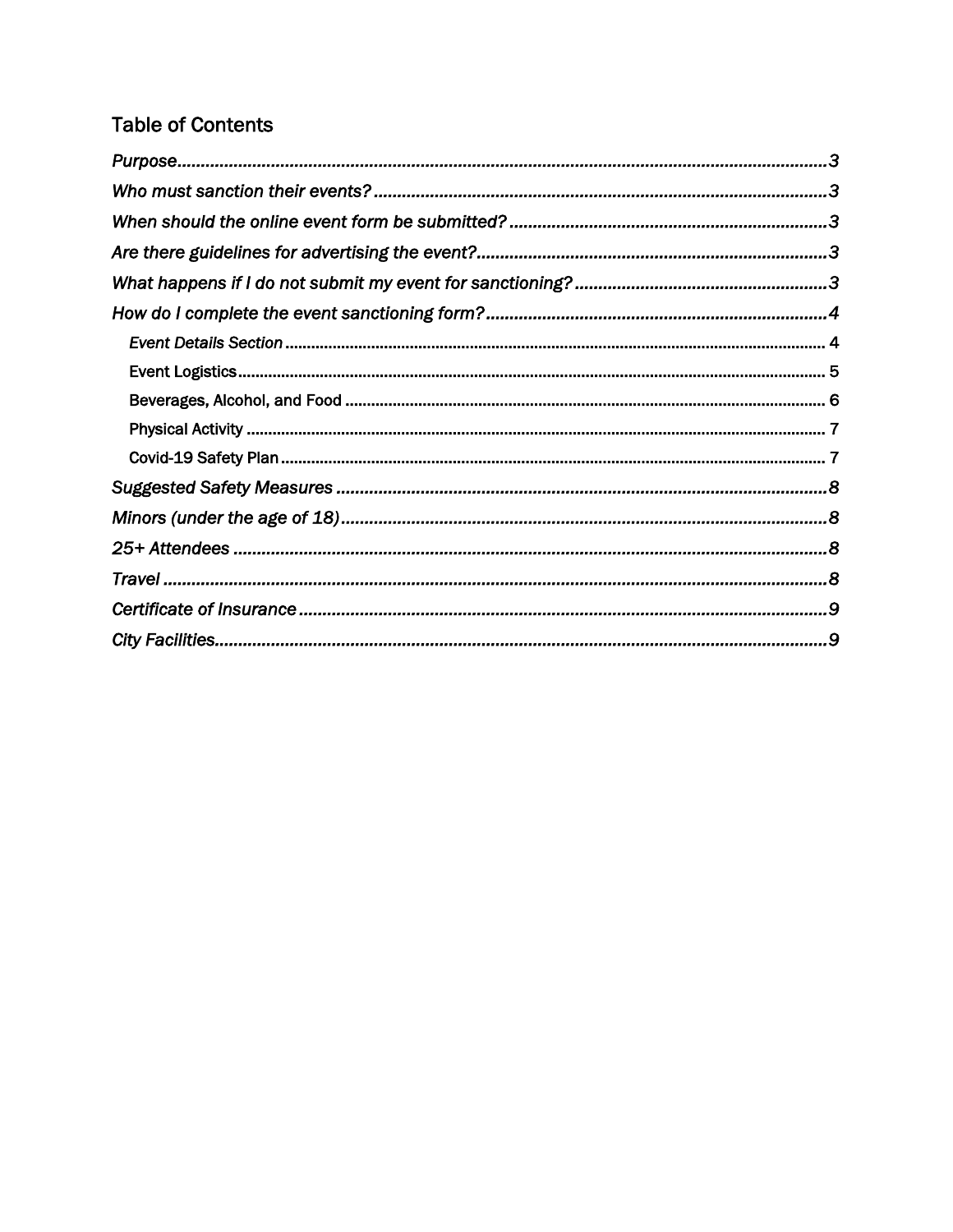# Purpose

The SGPS offers event sanctioning as a service to our members to assist them in holding safe events. The event sanctioning process ensures that all event organizers are familiar with the University's policies and procedures, particularly the Student Code of Conduct, Alcohol Policy, COVID-19 processes and protocols and requirements. It also allows event organizers to receive support from the SGPS around planning and risk management (i.e., waivers for participants, COVID-19 safety plans, etc.). Finally, and most importantly, sanctioned events will be insured by the SGPS' insurance policy.

### Who must sanction their events?

Any group planning to hold an event that involves members of the SGPS in an official capacity must have its event sanctioned. Examples include:

- Events being organized and hosted by the SGPS SGPS Member Societies (defined as a professional faculty, school, department, division, or institute of the University recognized by the SGPS as a member society)
- Ratified SGPS Member Society Clubs (i.e. Law Student Society Clubs)
- Ratified SGPS Member Society Committees
- Department Student Councils

### When should the online event form be submitted?

All requests should be submitted at least three weeks before the event. Forms submitted less than three weeks before the event may risk not being reviewed.

Incomplete forms or forms with incorrect information will be returned for completion before conducting a review, which will delay the sanctioning process. It is crucial to ensure that your form is complete and that the information provided is correct before submission.

# Are there guidelines for advertising the event?

All advertisements must abide by the following advertising guidelines, as per Section 5 of the University's Alcohol Policy to receive official event sanctioning:

- Advertisements must not depict the consumption of alcohol as the primary or sole purpose of
- an event or initiative
- Advertisements must not coerce or explicitly encourage students to consume alcohol
- Promotions must positively present an event or initiative to provide an
- inclusive and safe environment for all potential participants
- Groups consent to the removal of advertisements that are deemed in contravention of these
- guidelines, the Liquor License Act of Ontario, or the Student Code of Conduct

Any promotional material regarding the event must clearly state that only fully vaccinated (see Queen's definition) individuals may attend and that vaccine receipt QR codes will be checked at the door.

References to the SGPS or use of the SGPS logo is not permitted unless the SGPS is sponsoring the event and the SGPS provides approval of the usage.

### What happens if I do not submit my event for sanctioning?

You will not be permitted to use your SGPS/Queen's/SGPS Member Society affiliated name with the event. The Event Organizers will be personally liable for any loss or damage incurred due to the unsanctioned event.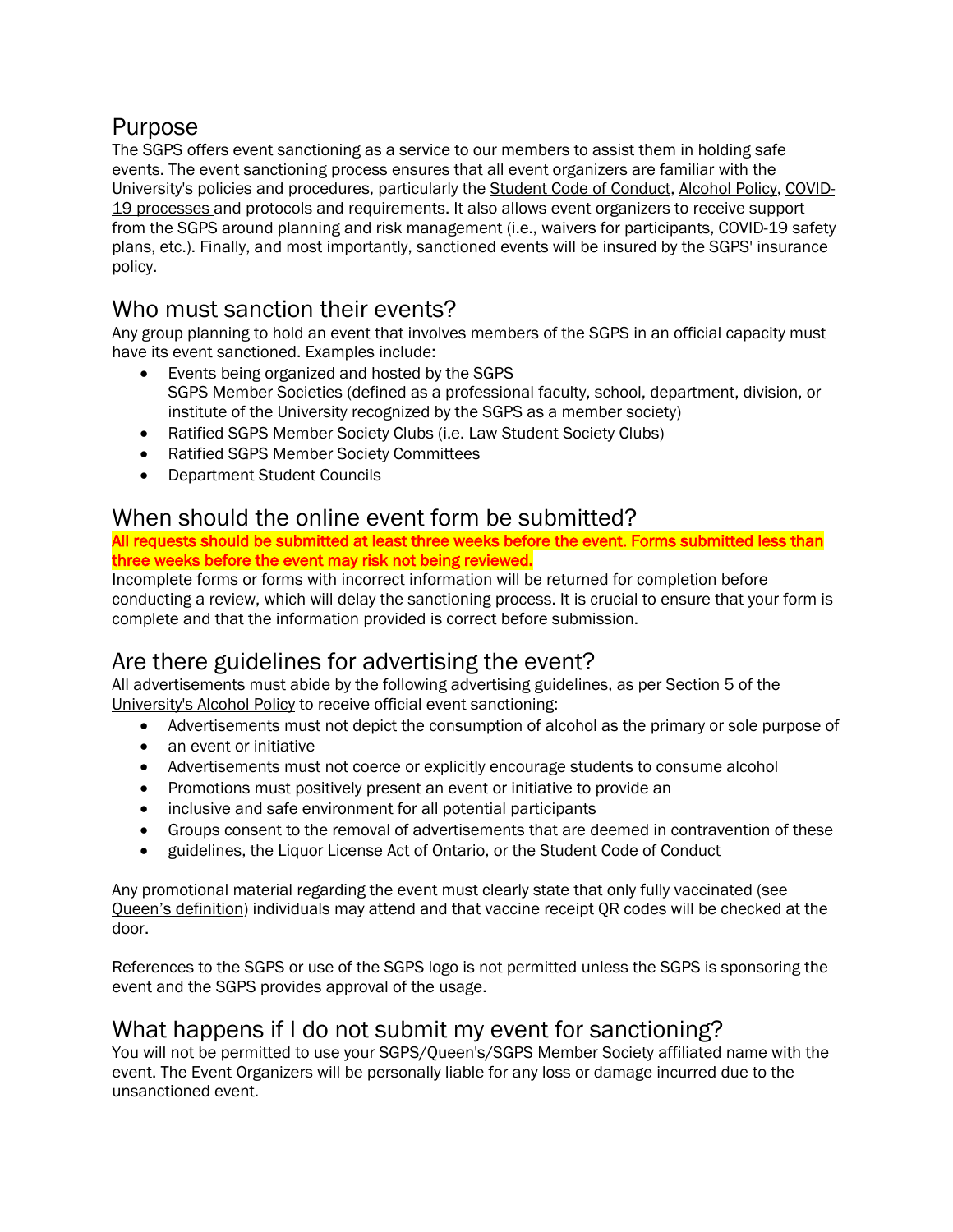# How do I complete the event sanctioning form?

#### *Event Details Section*

The purpose of this section is so that the SGPS can evaluate the risks and give feedback on the timeline and specific events in the itinerary. This section should have a lot of detail, so much detail that any individual who wishes to recreate your event on their own can do so with the information in this submission.

#### Background information

• A brief description of the event outlining its purpose and history. This response should be no more than 100 words.

#### Event reoccurring

- If your event runs on a reoccurring basis (e.g., bi-weekly, monthly, etc.), you must list when it will first run and all subsequent dates.
- If your event is reoccurring over more extended periods (annual, every two years, every five years etc.), then you must list when it first ran all the subsequent dates it ran before this time.

#### Security measures

• Description of event security – brief description of the security for the event such as student constables, registration/check-in desks, event tickets, etc.

#### Intended Audience

- Describe the audience this event will be marketed towards. For example, will this event be solely for SGPS members in a specific department, open to all Queen's students and/or staff, etc.
- Event organizers will be responsible for checking that attendees' complete the SeQure app COVID-19 screening process. Only attendees who provide proof of a green check on the SeQure app will be able to attend.
- All event participants will be required to complete the COVID-19 screening on the SeQure app.
- Individuals who do not complete the seOure app screening will not be permitted to attend SGPS sanctioned events. This applies to both on-campus and off-campus events.

#### Start Date/Time, End Date/Time and Location of event

- This is especially important to secure insurance. If you are hosting in multiple locations, please include all address lines or contact sanctioning@sgps.ca.
- You need to specify which campus or if you will be hosting off-campus. We also request you attach a copy of a contract. This is for liability reasons and to ensure that the terms of the agreement are beneficial and appropriate for both parties.
- For your event to be sanctioned at a public, off-campus venue, it must offer a closed-off, dedicated space only for your group of attendees for the entire duration of the event. You will need to provide us with proof of security at the venue if Student Constables cannot be there. Examples are banquet halls, conference rooms, private sectioned areas, etc.
- The reason for requiring a dedicated space is to ensure that the event can be carried out without interruptions and uninvolved populations not to disturb the general community. Also, you will be required to screen for COVID-19 through the SeQure app, which you cannot do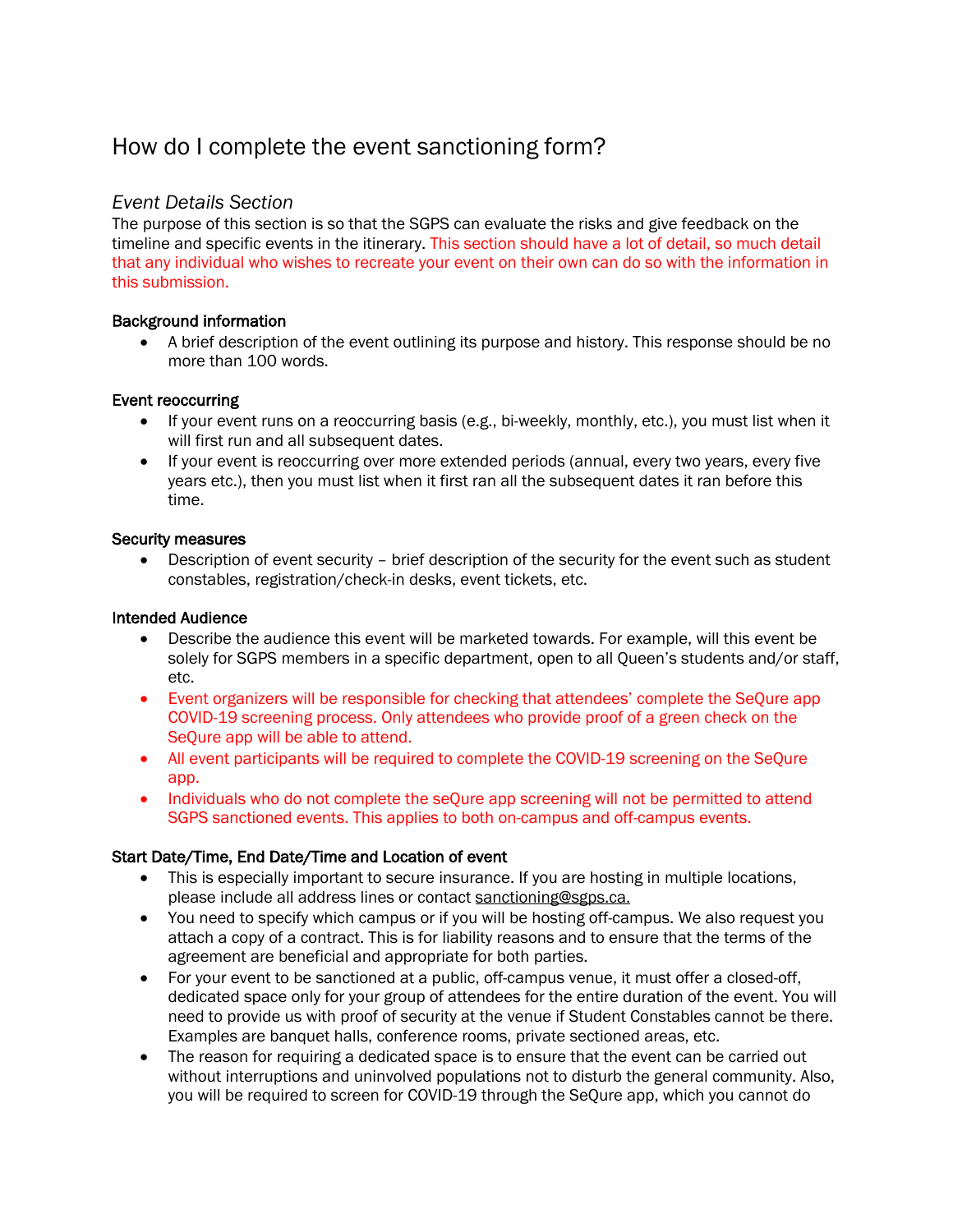efficiently and accurately if your attendees are mixed with the general public.

#### Names and phone numbers of primary event organizers.

• This information is required to contact you for approval of your event and if we have any questions/concerns. We can work with the event organizers to address areas of risk.

#### *Event Logistics*

All the information provided will be used to evaluate whether preventative steps can be taken to lower the risk of the event (ex. Adding a refreshment break during outside events in the heat of the summer, etc.).

#### Event setup/event take-down

- Provide details on how the event will be set up and taken down. If large equipment is being moved around, think about appropriate safety measures. If there is IT equipment, consider whether or not you will need external support to set it up. Outline what measures will be in place to ensure adequate clean-up and leaving the venue how you found it.
- Describe any equipment drop-offs or pick-ups that will occur.
- Many accidents can occur during the setup and takedown of an event, especially when handling large and/or heavy equipment. It is essential that team members are taking the appropriate safety measures and that untrained individuals are not setting up specific equipment.
- Volunteers must be informed that they are not required to participate in setup/takedown if they feel unsafe or unable to participate for medical reasons.

#### Event Timeline

- Describe how the event will run and provide an itinerary (if you have not attached it in the area provided) with times operations if you have rotations running through.
- A timeline with all checkpoints and tasks that will be performed on the day of the event. This should include a rough outline of the event day (hour by hour and/or by activity). This will help us to understand how the event works and flows.
- If you already have an itinerary prepared, you may email it to sanctioning@sgps.ca.

#### Contingency plan

- As we are in a pandemic and circumstances are unpredictable, it would be wise to have a contingency plan if your event needs to change venues, move to a virtual setting, etc.
- This section allows you to highlight your communication plans and phone tree should your event have to be cancelled.

#### Number of attendees

- Expected number of participants: people are registering/buying a ticket for your event and attending as an event organizer or participant.
- The number of Event Organizers/Number of Volunteers: These are either executives or representatives from the member society that will be attending the event and/or facilitating it.
- This is to ensure we are meeting room capacity restrictions for the indicated location of the event (especially if it's on-campus – if it is off-campus, we ask you to email the contract to sanctioning@sgps.ca, which should indicate capacity).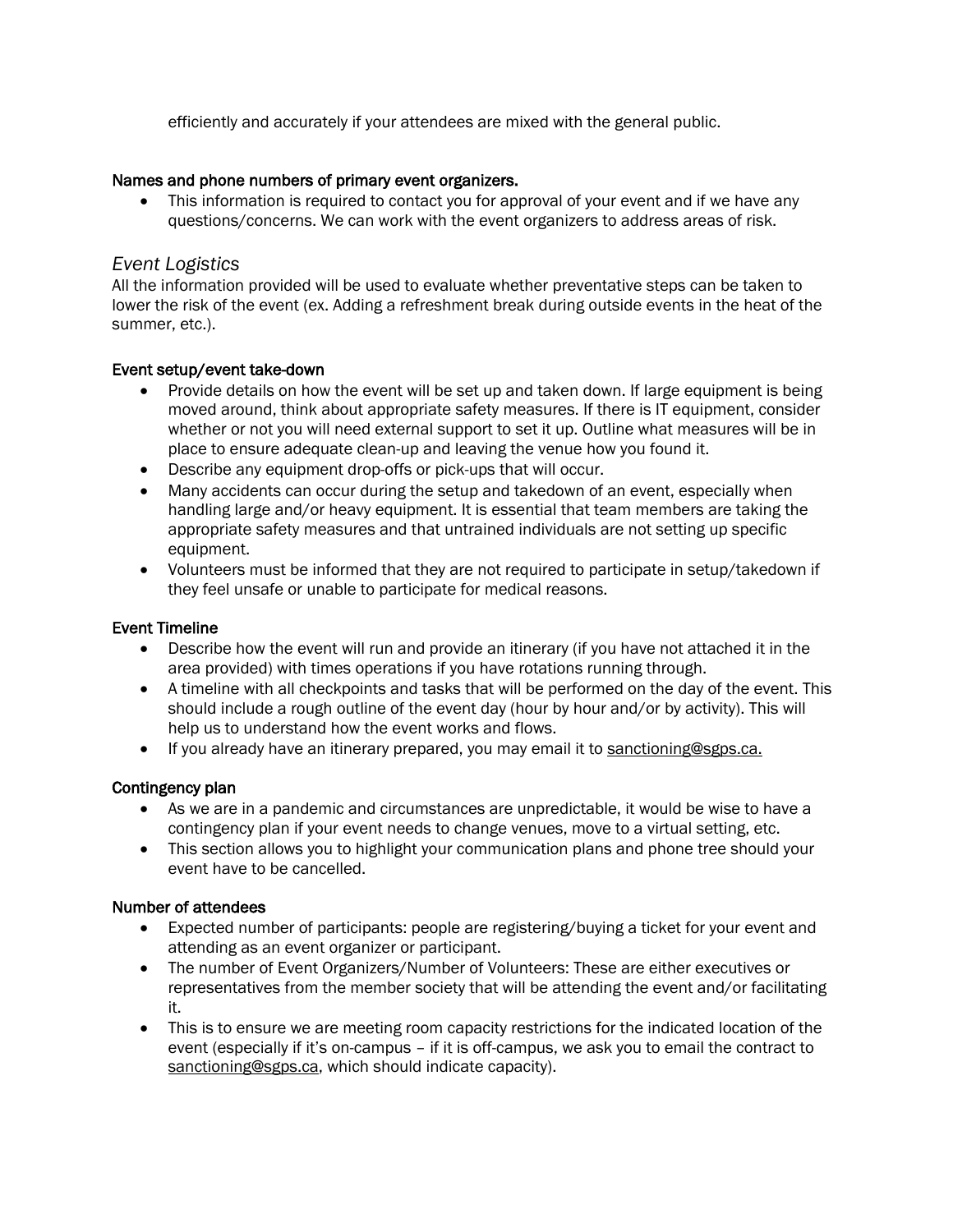#### Capacity Limits

- Your total count of participants in a venue includes several volunteers and executives (e.g., for on-campus events, 25 participants, eight executives, and 20 volunteers in 1 rotation exceed indoor capacity limits permitted under Queen's current guidelines).
- This is helpful information for us to cross-reference with the space you booked on or offcampus.
- If you are organizing rotations, multiple venues, etc. We need this information to evaluate risks for your event.

#### *Beverages, Alcohol, and Food*

The presence of alcohol adds risk to an event; however, these risks can be lowered if proper measures are set in place.

#### On-Campus

• Please see the updated Queen's guidelines found here https://www.queensu.ca/vpfa/covid-19/campus-re-opening-and-operating/meeting-andevent-protocols.

#### Off-Campus

- To have beverages and/or alcohol at your off-campus venue, it must be the vendor employed at the venue that is the beverage provider. The venue must already be established as a beverage/alcohol provider. If you are holding your event outdoors at a City of Kingston park, you are required to complete the City's facilities booking process and abide by the requirements of that process for food and beverages.
- In this case, please outline how beverages will be distributed with masking and social distancing required in the event form.
- All events involving alcohol will require the event organizer to remain sober for the duration of the event and a contingency fund be set aside to assist intoxicated individuals in getting home safely. The size of the contingency fund is based on the number of event attendees.
- You will also have to provide a copy of the vendor's liquor license to sanctioning@sgps.ca.

#### Food

• Food may only be distributed at an off-campus venue already licensed as a food provider and may not be catered to at a venue for drop-off.

#### Food On-Campus

• Please see the updated Queen's guidelines found here https://www.queensu.ca/vpfa/covid-19/campus-re-opening-and-operating/meeting-andevent-protocols.

#### Food Off-Campus

- To have food at your off-campus venue, it must be the vendor employed at the venue that is the food provider, and the venue must already be established as a food provider.
	- $\circ$  OR: Food will be allowed at off-campus venues only in cases where the venue is already established as a food provider (i.e. a bar or restaurant), and the food is made in-house by either employees or by a vendor employed at the venue. This means that no outside catering will be allowed at off-campus events.
	- $\circ$  If you are holding your event outdoors at a City of Kingston park, you are required to complete the City's facilities booking process and abide by the requirements of that process for food and beverages.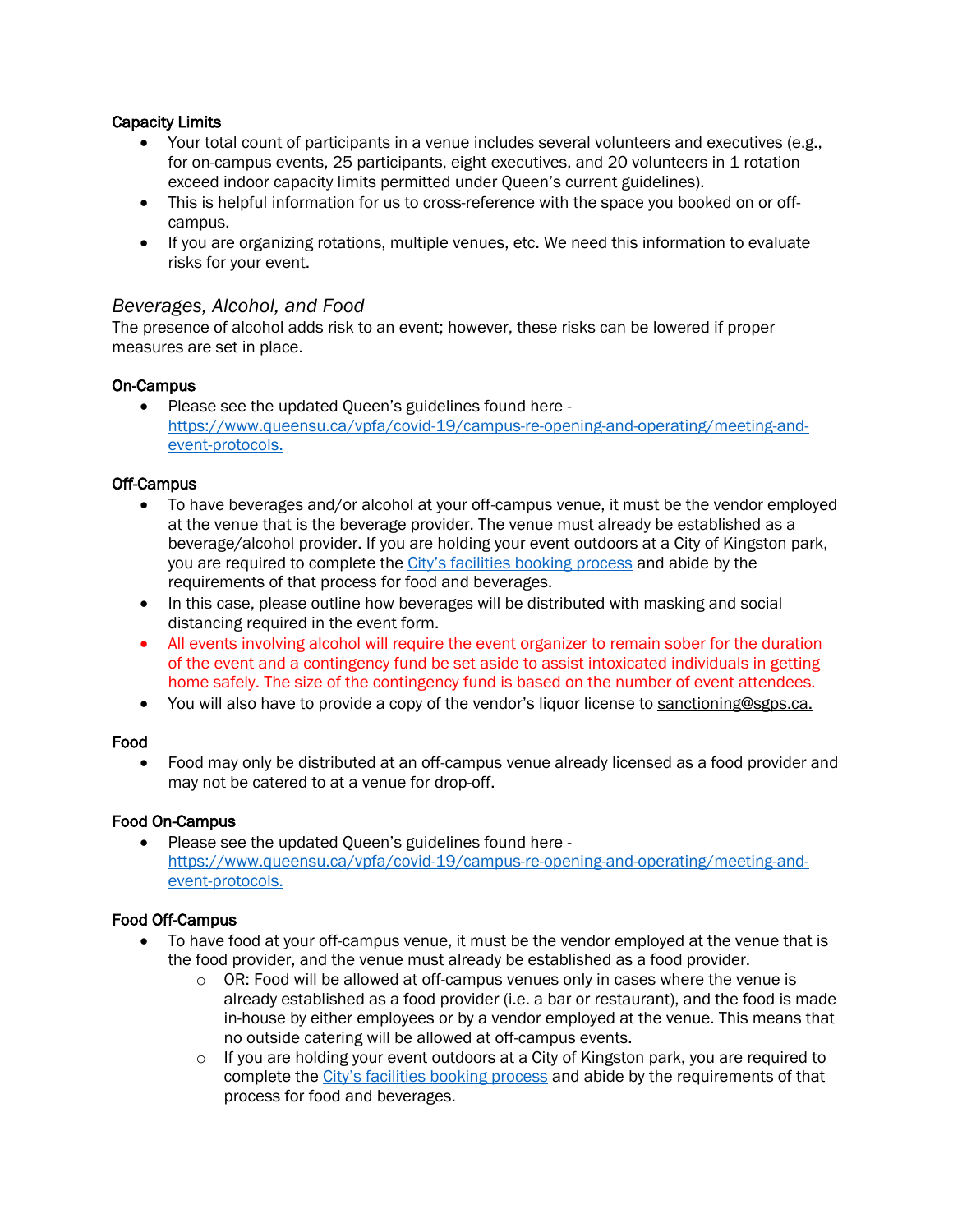#### *Physical Activity*

If your event involves physical activity, it is necessary that you identify which of the three different categories your event falls into so that risk can be assessed.

The three different types of physical activity are:

- Light Physical Activity Level: Refers to activities that pose little to no risk (walking, light outdoor recreational activities, etc.). It is still important to outline what physical activity is involved in your event, even if it would be considered light.
- Moderate Physical Activity Level: Refers to activities that pose a substantial level of risk. These activities could include more intensive recreational activities (i.e. light running/jogging, dancing, etc.). Events with moderate physical activity levels will need all participants to sign a waiver. The SGPS will provide the waivers. Please get in touch with sanctioning@sgps.ca for more information. Further safety precautions will need to be taken by event organizers for events, including moderate physical activity.
- Vigorous Physical Activity: Refers to high-risk activities and could incite injury. Vigorous physical activities include ice hockey, rock climbing, etc. These events will rarely be sanctioned because it is difficult to mitigate the risks associated with vigorous physical activity. There may be options for separate insurance policies (at your cost) if you wish to organize individual events that include vigorous activity.

If you are unclear about which category your event fits into, please contact sanctioning@sgps.ca.

#### Note: Conditions of event sanctioning approval will consider all aspects of the types of physical activity involved at the event and your COVID-19 Safety Plan.

#### *Covid-19 Safety Plan*

Event organizers are required to have a detailed COVID-19 safety plan in place. The plan will assist you with identifying safety protocols for student-led event operations on and off-campus. The event sanctioning form will take you through a series of questions to help develop your plan to reflect student-led events guidelines. This plan may be required to be updated as public health guidelines evolve. This plan is to be completed by the event organizer. A copy must be shared with all team members.

This plan will be subject to third-party scrutiny. Event organizers for on-campus events should have a copy with them during the event, and it must be made available to anyone who asks to see it. Provide as much detail as possible to ensure protocols are clearly articulated. It is expected that you will utilize the resources below to develop your plan.

#### Return to Campus Guidelines

Refer to the Queen's Safe Return to Campus information website for up-to-date information and additional resources, including the Return to Campus Guidelines to help you plan for a safe return to on-campus events.

#### Key Public Health Guidance

Public Health regulations surrounding on-campus activity can be found under campus operating guidelines. The safety plan prompts you to address each area to plan your event adhering to these guidelines.

Please direct questions relating to the completion of this safety plan template to sanctioning@sgps.ca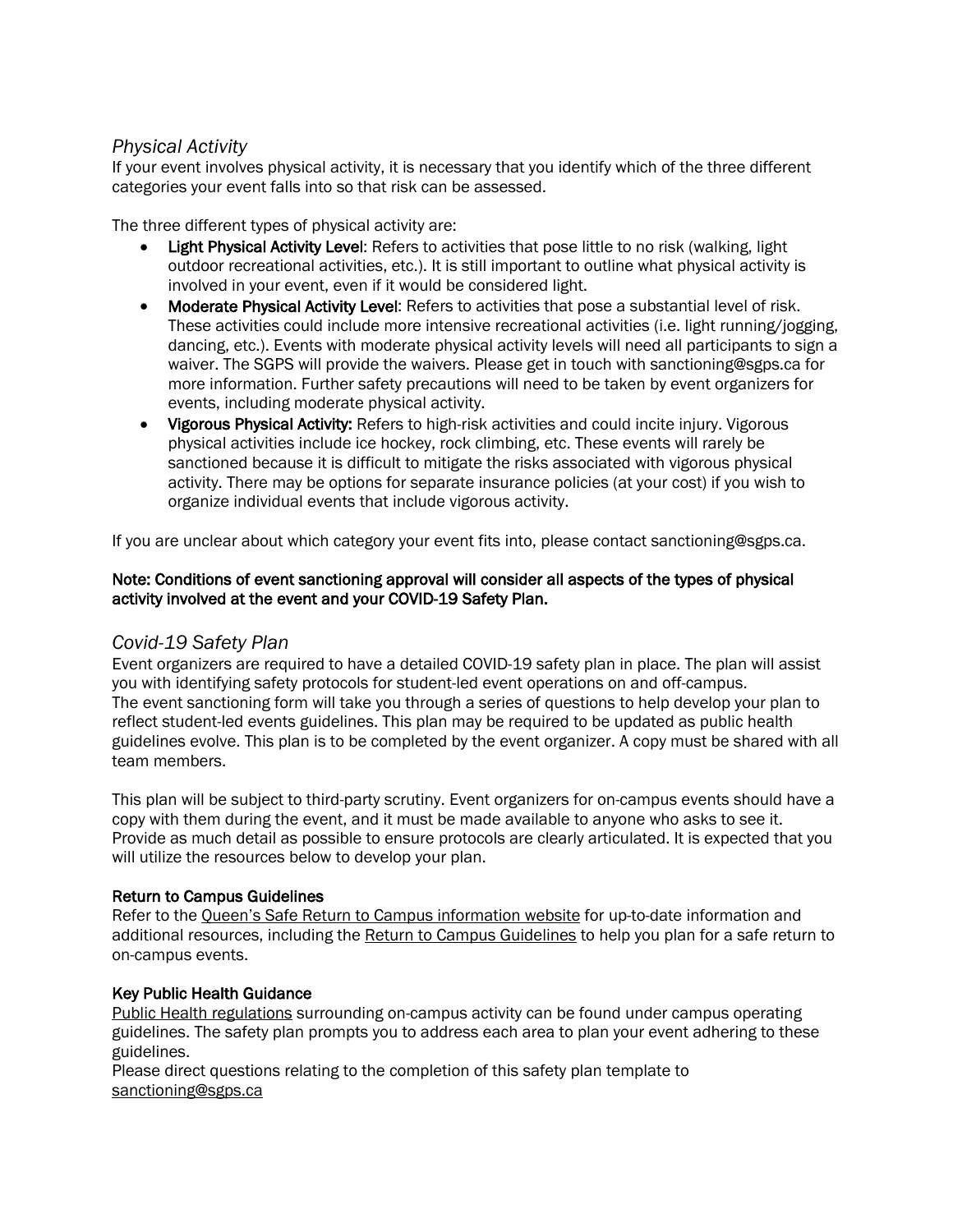# Suggested Safety Measures

- Specify support staff, such as first aid, crowd control, and supervisors, so the SGPS is aware of added controls and supports in place for the patron's and organizer's safety.
	- o Whether Queen's First Aid has been contacted to ensure that they are present and prepared for the type of event/physical activity, and so event organizers know to refer participants to first aid.
- Ensure all proper equipment is supplied for safety in the given conditions.
- Participants must be instructed to bring their health cards in case people need to go to the hospital or access emergency services.
- Protocol for an emergency should be established to ensure safety measures for all participants, including those with disabilities, and all entrances/exits are accessible.

# Registration Forms

All events must require registration by all participants. The registration form serves two purposes:

- 1. it allows for contact tracing should a COVID-19 exposure occur at the event, and
- 2. it allows individuals to complete the SGPS waiver process required for all in-person events.

Please get in touch with sanctioning@sgps.ca to receive the waiver language for your event registration form. The SGPS must approve the form before it can be distributed to participants, and the results of the form must be sent to sanctioning@sgps.ca 48 hours before the event's start.

Individuals who do not pre-register before the results of the registration form being sent to the SGPS will not be able to attend the event.

### Minors (under the age of 18)

Any events involving minors will require parental consent via the completion of a waiver before the minors can attend the event. The waiver must be signed before the date of the event. As with all other event participants, the minor must be fully vaccinated, and a seQure app screening must be done by them or on their behalf. They will not be permitted to attend an SGPS sanctioned event if this is not done. For support with waivers, please get in touch with sanctioning@sgps.ca.

### 25+ Attendees

25+ attendees is considered a large event under the scope of event sanctioning.

For events with a large number of attendees, it is essential to be aware of the capacity of the venue in relation to the fire code and COVID-19 restrictions. If security personnel are attending the event, they will also have to be aware of the official capacity and number of projected attendees beforehand to count the number of people in the venue correctly.

Conditions of event sanctioning approval will consider the projected number of attendees expected at the event and your COVID-19 Safety Plan.

### **Travel**

Due to COVID-19, the SGPS is not sanctioning any events involving travel. Events within Kingston will require that individuals provide their own transportation to the venue, which will not be covered by under sanctioning.